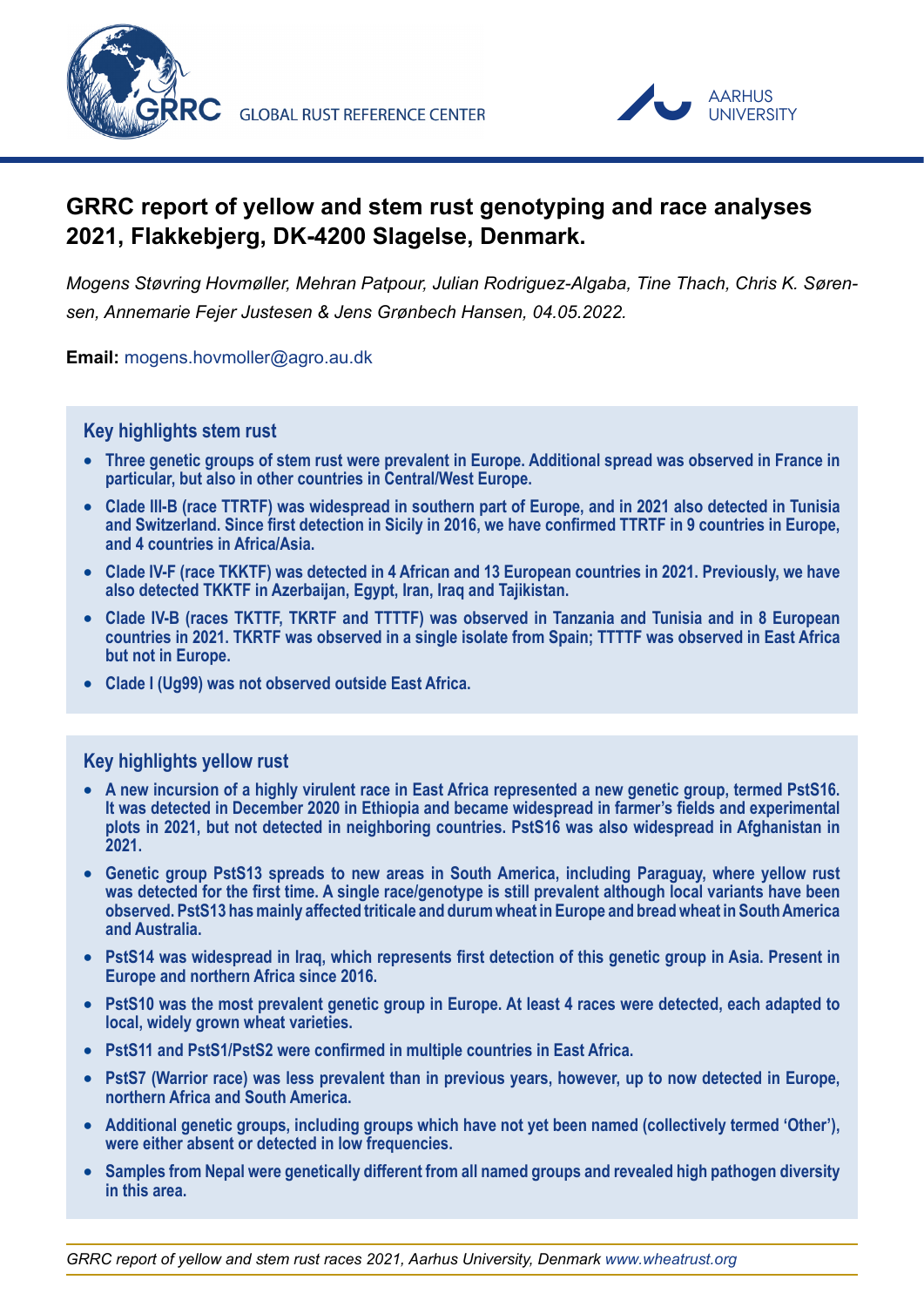Summary of SSR genotyping and race phenotyping results from GRRC (2008-present) is available online ([http://www.wheatrust.org/\)](http://www.wheatrust.org/), including an [updated table](https://agro.au.dk/fileadmin/www.grcc.au.dk/Methods_and_protocols/Race_phenotyping/Pst_Table2022_March.png) showing the relationship between races and genetic groups.

This report presents molecular genotyping and race typing results with a focus on samples of rust infected wheat, barley and triticale collected in 2021 across four continents, i.e., Europe, Asia, Africa and South America. The report comprises results for the wheat yellow/stripe rust (*Puccinia striiformis*) as well as the wheat stem rust, *P. graminis* f.sp. *tritici*. The testing of additional samples from 2021 and beginning of 2022 is ongoing with emphasis on alignment of results from different rust diagnostic laboratories and genotyping approaches with the aim of presenting the global landscape for yellow and stem rust infecting wheat.

In 2021, a total of 889 samples/derived isolates from 27 countries were handled (Table 1, Table 2). Each sample generally consisted of multiple rust infected leaves or stems. Incoming samples entered a recovery procedure in parallel to Simple Sequence Repeat (SSR) genotyping based on the incoming samples of rust infected plant material. More than 400 of samples were successfully recovered. In case of the presence of more than a single genotype within a sample, additional genotyping was based on purified samples. Subsets of recovered isolates were race phenotyped using bioassays consisting of differential wheat lines inoculated with live spore samples multiplied under strict experimental conditions (Hovmøller et al. 2017; Patpour et al., 2022).

## **Nomenclature of races and genetic groups**

Genetic groups of yellow rust were named Pst followed by a digit. Race variants were indicated by the additional virulence observed compared to the virulence profile of the core genetic group. For detailed rationale and naming of significant *P. striiformis* races and genetic groups, see Ali et al. (2017) with an updated summary on the GRRC website. The genetic grouping of stem rust is based on Szabo et al. (2022), and detailed alignment of the SSR and SNP genotyping results between the Cereal Disease Lab (USA) and GRRC; the race phenotyping was based on 20 internationally agreed wheat lines differentiating virulence in stem rust (Jin et al., 2008; Patpour et al., 2022).

In yellow rust, a strong correlation between genetic group and race phenotype has been observed for clonal populations, and similarly, most races of wheat stem rust were associated with specific genetic groups ('clades'). A comprehensive documentation of the nomenclature of stem rust races and genotypes, and the underlying experimental procedures are available on the [GRRC website](https://agro.au.dk/forskning/internationale-platforme/wheatrust/), where new mapping tools were implemented. However, in sexual populations unique and diverse genotypes and races are often observed. These and other infrequent groups are termed "Other" in tables in this report and in online maps and charts [\(www.wheatrust.org](http://www.wheatrust.org)).

#### **2021 results – wheat stem rust**

In 2021, we received an increasing number of samples compared to previous years (Table 1). Genotyping results of 223 samples from 2021 and 117 samples from 2020, in total representing 21 countries, are presented in Table 2. Race typing was completed for 95 representative isolates from these two years. The races and virulences detected within genetic groups are shown in Table 3 and Table 4. Graphical presentation of results available on [www.wheatrust.org.](http://www.wheatrust.org) Detailed results for Europe 2016- 2021 have been accepted for publication recently, including genetic diversity with respect to race and genotype in local populations in proximity to alternate hosts of Berberis spp. (Patpour et al., 2022).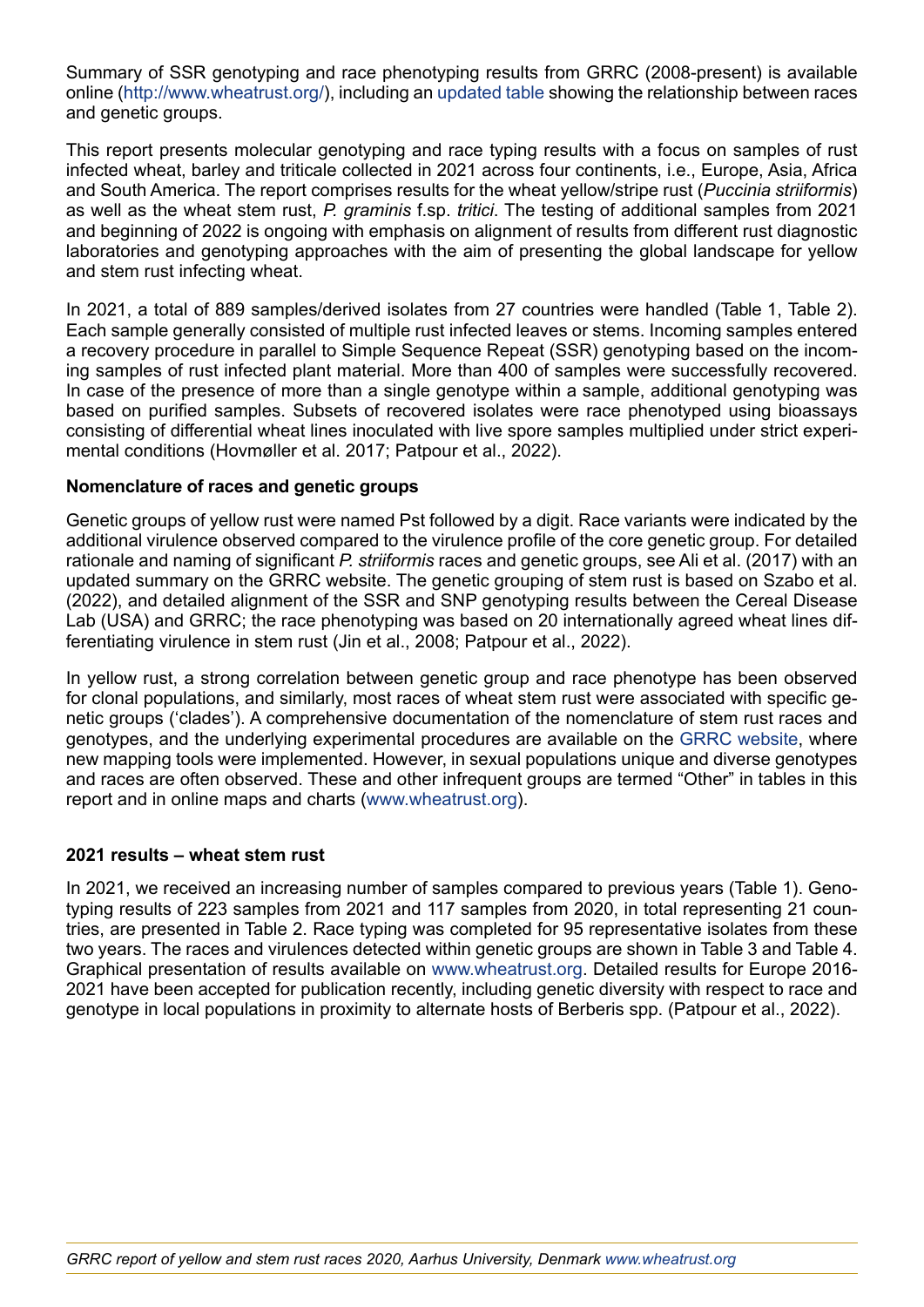**Table 1.** Number of stem rust samples and derived isolates in 2021. (D: dead, L: live/recovered).

| <b>Count of Running_numbers</b> |                | <b>Testing year</b> | Sample_Type  |                    |
|---------------------------------|----------------|---------------------|--------------|--------------------|
|                                 |                |                     | 2021         | <b>Grand Total</b> |
| Geographic group                | Country        | D                   | Г            |                    |
| Africa, CW Asia                 | Ethiopia       |                     | 5            | 5                  |
|                                 | Kenya          | $10\,$              | 53           | 63                 |
|                                 | Tanzania       | 35                  |              | 35                 |
|                                 | Tunisia        | 27                  | 3            | 30                 |
| Africa, CW Asia Total           |                | 72                  | 61           | 133                |
| <b>Europe</b>                   | Austria        |                     | 3            | 3                  |
|                                 | Belgium        | $\overline{2}$      | $\mathbf{1}$ | 3                  |
|                                 | Czech Republic | 4                   | 5            | 9                  |
|                                 | Denmark        |                     | 5            | 5                  |
|                                 | France         | 17                  | 26           | 43                 |
|                                 | Germany        |                     | $\mathbf{1}$ | $\mathbf{1}$       |
|                                 | Ireland        |                     | 4            | 4                  |
|                                 | Italy          | 19                  | 36           | 55                 |
|                                 | Norway         |                     | 6            | 6                  |
|                                 | Slovakia       | $\overline{2}$      | 8            | 10                 |
|                                 | Slovenia       | 5                   | 1            | 6                  |
|                                 | Spain          | 4                   | 3            | $\overline{7}$     |
|                                 | Sweden         |                     | 16           | 16                 |
|                                 | Switzerland    |                     | 10           | 10                 |
|                                 | United Kingdom |                     | 4            | 4                  |
| <b>Europe Total</b>             |                | 53                  | 129          | 182                |
| <b>Grand Total</b>              |                | 125                 | 190          | 315                |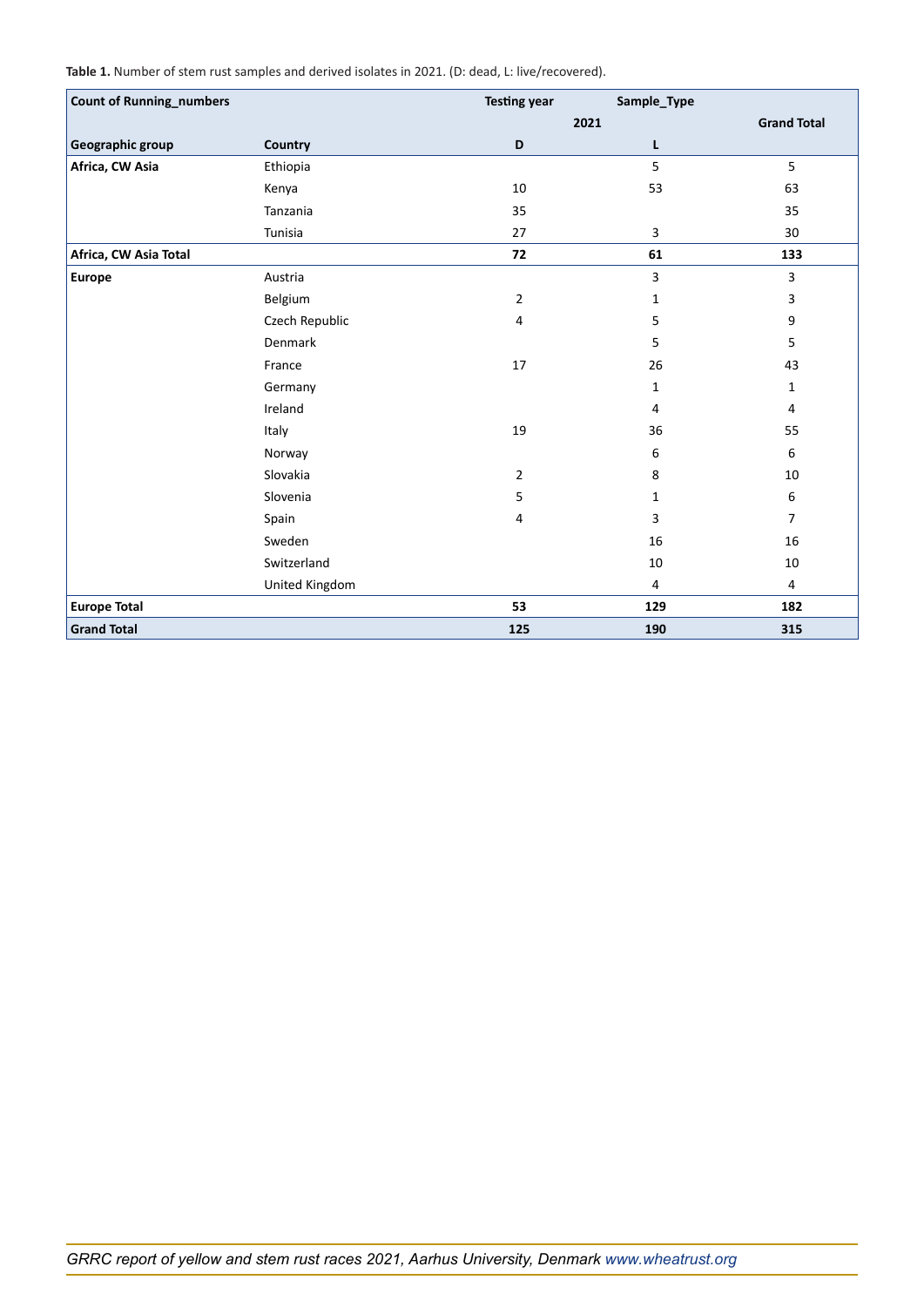**Table 2.** Distribution of isolates of *P. graminis* f.sp. *tritici* from 21 countries in 2020 and 2021 in prevalent genetic groups.

| Geographic area       | Country               | SSR_name    | 2020           | 2021                    | <b>Total</b>            |
|-----------------------|-----------------------|-------------|----------------|-------------------------|-------------------------|
| Africa, CW Asia       | Ethiopia              | Clade IV-F  |                | $\overline{\mathbf{4}}$ | $\overline{4}$          |
|                       | Kenya                 | Clade I     | 25             | 57                      | 82                      |
|                       |                       | Clade IV-F  |                | $\overline{2}$          | $\overline{2}$          |
|                       | Tanzania              | Clade I     |                | 7                       | $\boldsymbol{7}$        |
|                       |                       | Clade III-B |                | $\mathbf{1}$            | $\mathbf{1}$            |
|                       |                       | Clade IV-B  |                | 3                       | 3                       |
|                       |                       | Clade IV-F  |                | $\mathbf{1}$            | $\mathbf 1$             |
|                       | <b>Tunisia</b>        | Clade III-B |                | 22                      | 22                      |
|                       |                       | Clade IV-B  |                | $\mathbf{1}$            | $\mathbf 1$             |
|                       |                       | Clade IV-F  |                | $\overline{2}$          | $\overline{2}$          |
| Africa, CW Asia Total |                       |             | 25             | 100                     | 125                     |
| <b>Europe</b>         | Austria               | Clade III-B | $\overline{2}$ | $\overline{2}$          | $\overline{\mathbf{4}}$ |
|                       |                       | Clade IV-F  | 1              | $\mathbf{1}$            | $\overline{2}$          |
|                       | <b>Belgium</b>        | Clade IV-B  |                | 3                       | 3                       |
|                       | <b>Czech Republic</b> | Clade III-B | $\overline{2}$ | $\overline{2}$          | $\overline{\mathbf{4}}$ |
|                       |                       | Clade IV-F  |                | $\overline{2}$          | $\overline{2}$          |
|                       |                       | Clade VIII  | 4              | $\mathbf{1}$            | 5                       |
|                       | <b>Denmark</b>        | Clade IV-B  |                | 3                       | 3                       |
|                       |                       | Clade IV-F  |                | $\mathbf{1}$            | $\mathbf 1$             |
|                       |                       | Other       | $\mathbf{2}$   |                         | $\overline{2}$          |
|                       | France                | Clade IV-B  | 6              | 21                      | $27\,$                  |
|                       |                       | Clade IV-F  |                | 16                      | 16                      |
|                       | Germany               | Clade IV-B  |                | $\mathsf 3$             | 3                       |
|                       |                       | Clade IV-F  |                | $\mathbf{1}$            | $\mathbf{1}$            |
|                       |                       | Clade VIII  | $\mathbf 1$    |                         | 1                       |
|                       | Hungary               | Clade III-B | 1              |                         | $\mathbf 1$             |
|                       |                       | Clade VIII  | $\mathbf{1}$   |                         | $\mathbf{1}$            |
|                       | Ireland               | Clade IV-B  | 4              |                         | 4                       |
|                       | Italy                 | Clade III-B | 13             | 21                      | 34                      |
|                       |                       | Clade IV-F  | 11             | 10                      | $21\,$                  |
|                       | Norway                | Clade IV-B  |                | $\mathbf 1$             | $\mathbf 1$             |
|                       |                       | Clade IV-F  | $\mathbf{1}$   | 1                       | $\mathbf{2}$            |
|                       |                       | Other       | $\mathbf{1}$   | 3                       | 4                       |
|                       | Poland                | Clade IV-F  |                | 5                       | 5                       |
|                       | Slovakia              | Clade III-B | 6              | 3                       | 9                       |
|                       |                       | Clade IV-F  | 1              | 1                       | $\overline{2}$          |
|                       |                       | Clade VIII  | 3              |                         | 3                       |
|                       | Slovenia              | Clade III-B | 16             |                         | $16\,$                  |
|                       |                       | Clade IV-F  | $\overline{2}$ | $\mathbf 1$             | $\mathsf{3}$            |
|                       | Spain                 | Clade IV-B  | 14             | 1                       | 15                      |
|                       |                       | Clade IV-F  |                | 4                       | 4                       |
|                       | Sweden                | Clade IV-B  |                | 1                       | $\mathbf{1}$            |
|                       |                       | Clade IV-F  |                | $\overline{2}$          | $\overline{2}$          |
|                       |                       | Other       |                | $\mathbf{1}$            | $\mathbf{1}$            |
|                       | Switzerland           | Clade III-B |                | 4                       | 4                       |
|                       |                       | Clade IV-F  |                | 6                       | 6                       |
|                       | <b>United Kingdom</b> | Clade IV-B  |                | $\overline{2}$          | $\overline{2}$          |
| <b>Europe Total</b>   |                       |             | 92             | 123                     | 215                     |
| <b>Grand Total</b>    |                       |             | 117            | 223                     | 340                     |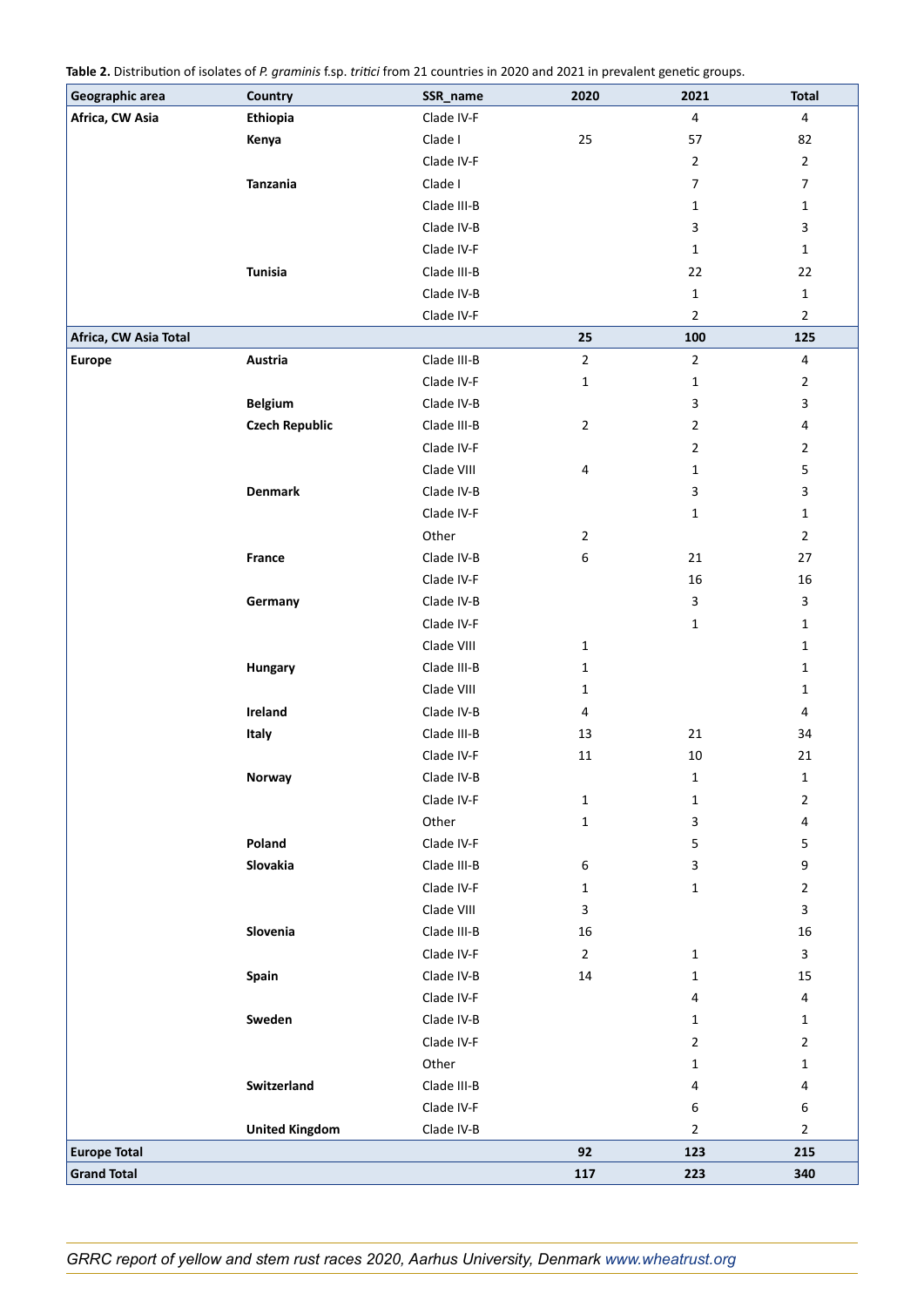**Table 3.** Relationship between genetic groups and prevalent races detected within these in 2020 and 2021. (cf. Table 2); n.a.: not tested.

| SSR_name                 | Race_name      | <b>Total</b>            |
|--------------------------|----------------|-------------------------|
| Clade I                  | <b>PTKTK</b>   | 5                       |
|                          | <b>PTKTT</b>   | 9                       |
|                          | <b>TTKSK</b>   | 2                       |
|                          | <b>TTKST</b>   | 3                       |
|                          | <b>TTKTK</b>   | 1                       |
|                          | <b>TTKTT</b>   | 13                      |
|                          | n.a.           | 56                      |
| <b>Clade I Total</b>     |                | 89                      |
| Clade III-B              | <b>TTRTF</b>   | 18                      |
|                          | n.a.           | $77 \,$                 |
| <b>Clade III-B Total</b> |                | 95                      |
| Clade IV-B               | <b>TKRTF</b>   | $\mathbf 1$             |
|                          | <b>TKTTF</b>   | 24                      |
|                          | n.a.           | 38                      |
| <b>Clade IV-B Total</b>  |                | 63                      |
| Clade IV-F               | <b>TKKTF</b>   | 19                      |
|                          | n.a.           | 57                      |
| <b>Clade IV-F Total</b>  |                | 76                      |
| <b>Clade VIII</b>        | <b>HFCNC</b>   | $\overline{2}$          |
|                          | <b>RFCNC</b>   | 7                       |
|                          | n.a.           | $\mathbf{1}$            |
| <b>Clade VIII Total</b>  |                | ${\bf 10}$              |
| Other                    | multiple races | 4                       |
|                          | n.a.           | 3                       |
| Other                    |                | $\overline{\mathbf{z}}$ |
| <b>Grand Total</b>       |                | 340                     |

**Table 4.** Correspondence between race name and virulence on common stem rust differential lines.

|              |     |                |           |           |                          |     |    |    |                          |    |                          |    |    |                       |    | Virulence corresponding to NA differentials 1-20 (main R-gene indicated) |                          |                          |    |                                                                         |
|--------------|-----|----------------|-----------|-----------|--------------------------|-----|----|----|--------------------------|----|--------------------------|----|----|-----------------------|----|--------------------------------------------------------------------------|--------------------------|--------------------------|----|-------------------------------------------------------------------------|
| Race name    | Sr5 |                | Sr21 Sr9e | Sr7b Sr11 |                          | Sr6 |    |    |                          |    |                          |    |    |                       |    |                                                                          |                          |                          |    | Sr8a Sr9q Sr36 Sr9b Sr30 Sr17 Sr9a Sr9d Sr10 SrTmp Sr24 Sr31 Sr38 SrMcN |
| <b>RFCNC</b> | 5   | 21             | ۰         | 7b        |                          |     | 8а | 9q | ۰                        |    |                          | 17 | 9а | $\tilde{\phantom{a}}$ | 10 |                                                                          |                          |                          |    | McN                                                                     |
| <b>TKKTF</b> | 5   | 21             | 9e        | 7b        | ۰                        | 6   | 8а | 9q | $\overline{\phantom{a}}$ | 9b | 30                       | 17 | 9а | 9d                    | 10 | Tmp                                                                      | $\overline{\phantom{a}}$ |                          | 38 | McN                                                                     |
| <b>TKTTF</b> | 5.  | 21             | 9e        | 7b        | $\overline{\phantom{a}}$ | 6   | 8а | 9q | 36                       | 9b | 30                       | 17 | 9а | 9d                    | 10 | Tmp                                                                      | $\overline{\phantom{a}}$ | $\overline{\phantom{0}}$ | 38 | <b>McN</b>                                                              |
| <b>TTKSK</b> | 5.  | 21             | 9e        | 7b        | 11                       | 6   | 8а | 9q | $\sim$                   | 9b | 30                       | 17 | 9а | 9d                    | 10 | $\overline{\phantom{0}}$                                                 | $\overline{\phantom{a}}$ | 31                       | 38 | McN                                                                     |
| <b>TTKST</b> | 5.  | 21             | 9e        | 7b        | 11                       | 6   | 8а | 9q | $\sim$                   | 9b | 30                       | 17 | 9а | 9d                    | 10 | $\overline{\phantom{a}}$                                                 | 24                       | 31                       | 38 | McN                                                                     |
| <b>TTKTK</b> | 5   | 21             | 9e        | 7b        | 11                       | 6   | 8а | 9q | $\overline{\phantom{a}}$ | 9b | 30                       | 17 | 9а | 9d                    | 10 | Tmp                                                                      | $\overline{\phantom{a}}$ | 31                       | 38 | McN                                                                     |
| <b>TTKTT</b> | 5.  | 21             | 9e        | 7b        | 11                       | 6   | 8а | 9q | $\overline{\phantom{a}}$ | 9b | 30                       | 17 | 9а | 9d                    | 10 | Tmp                                                                      | 24                       | 31                       | 38 | McN                                                                     |
| <b>PTKTK</b> | 5   | $\overline{a}$ | 9e        | 7b        | 11                       | 6   | 8а | 9q | $\overline{\phantom{a}}$ | 9b | 30                       | 17 | 9а | 9d                    | 10 | Tmp                                                                      | $\overline{\phantom{a}}$ | 31                       | 38 | McN                                                                     |
| <b>TTRTF</b> | 5   | 21             | 9e        | 7b        | 11                       | 6   | 8а | 9q | 36                       | 9b | $\overline{\phantom{a}}$ | 17 | 9а | 9d                    | 10 | Tmp                                                                      | $\overline{\phantom{a}}$ | -                        | 38 | McN                                                                     |
| <b>TTTTF</b> | 5   | 21             | 9e        | 7b        | 11                       | 6   | 8а | 9q | 36                       | 9b | 30                       | 17 | 9а | 9d                    | 10 | Tmp                                                                      | $\tilde{\phantom{a}}$    |                          | 38 | McN                                                                     |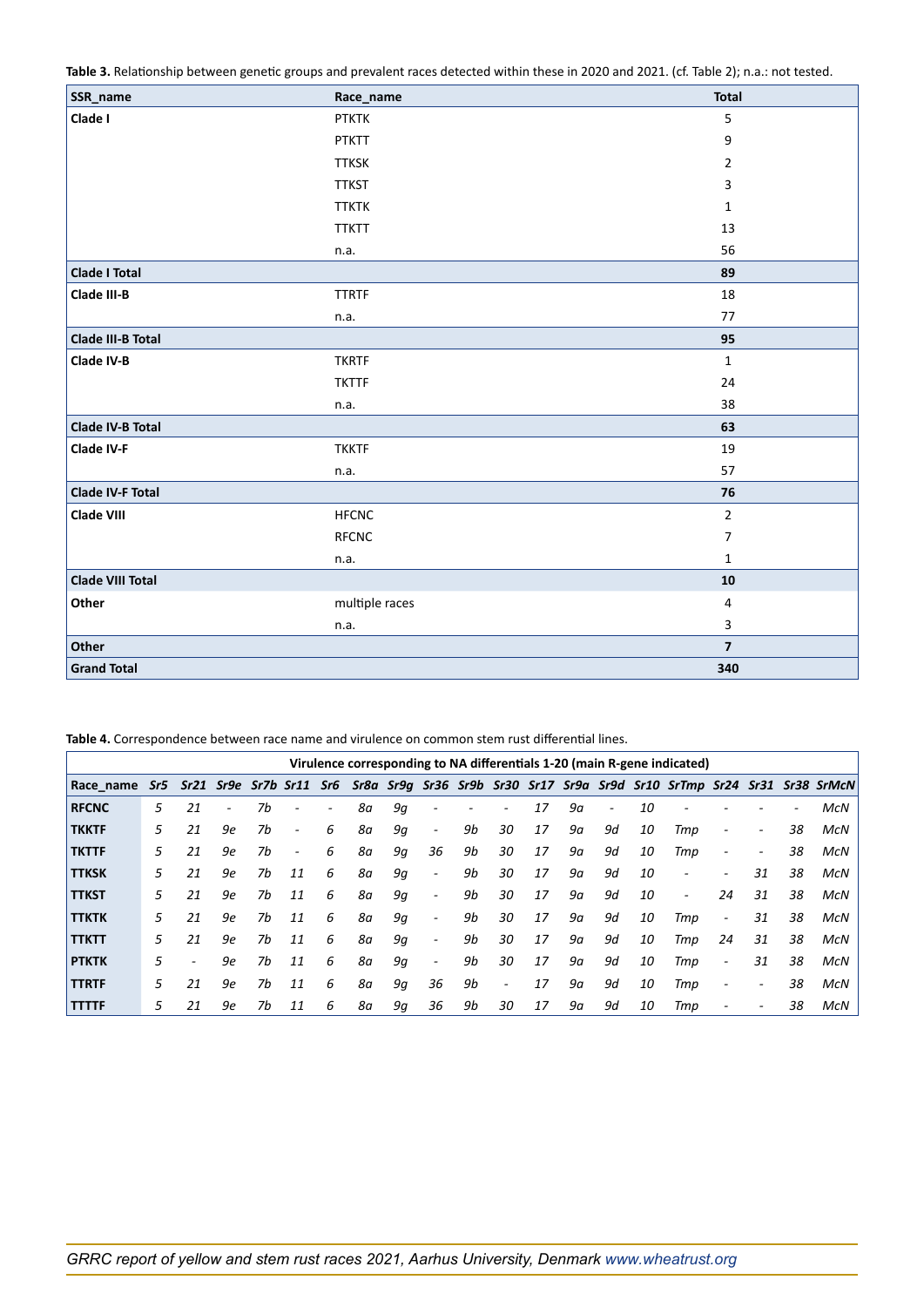Clade III-B (TTRTF), also termed the 'Sicily race', was in 2021 detected in two African countries, Tanzania and Tunisia, and in five European countries, Austria, Czech Republic, Italy, Slovakia, and Switzerland. Since our first detection of TTRTF in Sicily in 2016, it has been confirmed 9 countries in Europe, and 4 countries in Africa/Asia.

Clade IV-F, containing race TKKTF (Fig. 1), was detected in four African countries, Ethiopia, Kenya, Tanzania and Tunisia, and 13 European countries in 2021. These includes Austria, Czech Republic, Denmark, France, Germany, Italy, Norway, Poland, Slovakia, Slovenia, Spain, Sweden and Switzerland. Previously, Clade IV-F has also been detected in Azerbaijan, Egypt, Iran, Iraq and Tadjikistan in our studies.

Clade IV-B, generally containing two closely related races, TKTTF and TTTTF, was observed in Tanzania and Tunisia and in eight European countries in 2021, including Belgium, Denmark, France, Germany, Norway, Spain, Sweden and the United Kingdom. In clade IV-F in Europe, we observed race TKTTF in all isolates, except one from Spain showing TKRTF. In East Africa, both TKTTF and TTTTF were present.

Clade I (Ug99 group) was only observed in Kenya and Tanzania in 2020 and 2021. So far, this group has not been detected in Europe. Six different races were detected in this clade, of which race TTKTT was the most prevalent (38%) and then PTKTT (29%), the latter being avirulent to Sr21 (Table 3).

Clade VIII, containing two closely related races, HFCNC and RFCNC (predominant), was only observed in Eastern Europe. In contrast to prevalent races, these two races were avirulent to Sr6, Sr9b, Sr9d, Sr9e and Sr38 (Table 4).



Figure 1. Infection type responses on wheat differential lines of a stem rust race (Clade IV-F), which was widespread in Europe 2021.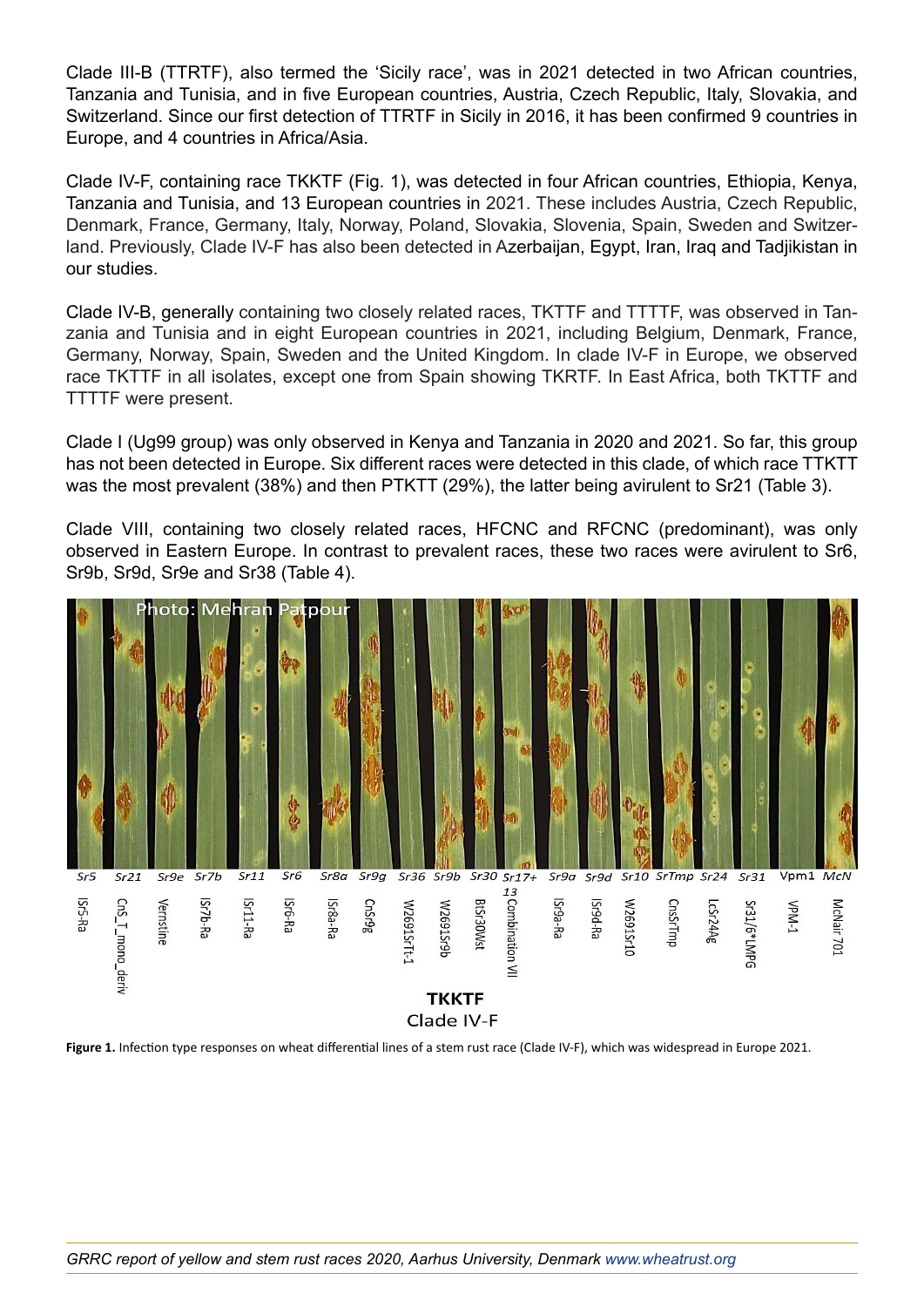## **2021 results – wheat yellow rust**

A total of 574 samples from 24 countries and four continents were handled in 2021, of which 243 were successfully recovered (D: Dead, L: live).

|                            |                | <b>Testing year</b> | Sample_type      |                |
|----------------------------|----------------|---------------------|------------------|----------------|
|                            |                |                     | 2021             | <b>Total</b>   |
| Geographic group           | Country        | D                   | L.               |                |
| Africa, C&W Asia           | Afghanistan    | 66                  | 22               | 88             |
|                            | Ethiopia       | 74                  | 13               | 87             |
|                            | Iraq           | 33                  |                  | 33             |
|                            | Kenya          | 17                  | 36               | 53             |
|                            | Tanzania       | $\mathbf 1$         | $\overline{4}$   | 5              |
| Africa, C&W Asia Total     |                | 191                 | 75               | 266            |
| <b>Europe</b>              | Czech Republic | 11                  | $\overline{3}$   | 14             |
|                            | Denmark        | $10\,$              | 21               | 31             |
|                            | Estonia        | 1                   | $\overline{2}$   | 3              |
|                            | France         | 3                   | 8                | $11\,$         |
|                            | Germany        | 8                   | 10               | 18             |
|                            | Hungary        |                     | $\overline{2}$   | $\overline{2}$ |
|                            | Italy          | 6                   | 10               | 16             |
|                            | Latvia         |                     | 6                | 6              |
|                            | Netherlands    |                     | 5                | 5              |
|                            | Norway         | 10                  | 27               | 37             |
|                            | Poland         | 10                  | $\boldsymbol{6}$ | 16             |
|                            | Portugal       | $\mathbf{1}$        | $\mathbf{1}$     | $\overline{2}$ |
|                            | Slovakia       | 3                   |                  | 3              |
|                            | Spain          | 8                   |                  | 8              |
|                            | Sweden         | 18                  | 18               | 36             |
|                            | United Kingdom | 11                  | 24               | 35             |
| <b>Europe Total</b>        |                | 100                 | 143              | 243            |
| <b>South America</b>       | Paraguay       | 4                   | 5                | 9              |
|                            | Uruguay        | $\overline{7}$      | 17               | 24             |
| <b>South America Total</b> |                | 11                  | 22               | 33             |
| South Asia                 | Nepal          | 29                  | 3                | 32             |
| South Asia Total           |                | 29                  | 3                | 32             |
| <b>Grand Total</b>         |                | 331                 | 243              | 574            |

**Table 5.** Number of yellow rust (P. striiformis) samples and derived isolates in 2021.

A total of 259 isolates from Africa, Asia, and South America, and 176 from Europe were successfully genotyped in 2021(Table 6). Race typing was done for 65 isolates for alignment and confirmation of genetic grouping and emergence of new races within these. Common races and virulence phenotypes within groups are shown in Table 7. Graphical presentation of results available on [www.wheatrust.org.](http://www.wheatrust.org)

First indication of a new incursion of a highly virulent genotype/race (termed PstS16) into East Africa by the end of 2020 was confirmed. In 2021, PstS16 was widespread in farmer's fields and experimental plots in Ethiopia, but not yet detected in neighboring countries (Table 6). An identical race/genotype was widespread in Afghanistan in 2021. Additional experiments at GRRC of leading Ethiopian wheat varieties showed that PstS16 was virulent on additional varieties compared with previous prevalent races such as PstS6 and PstS11.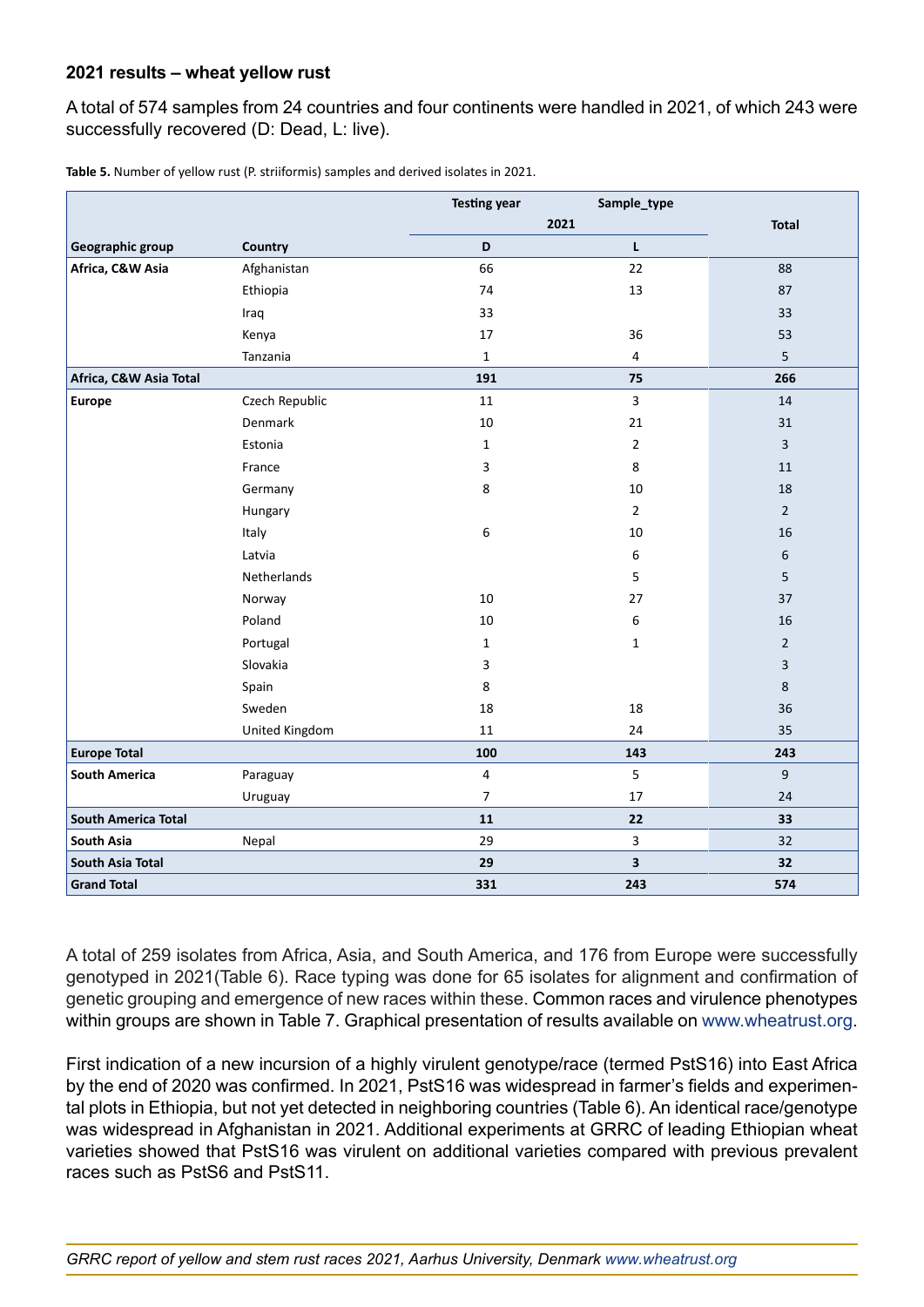PstS13 was prevalent in samples from South America, including Paraguay where yellow rust was detected for the first time. In Europe, PstS13 was mainly detected on triticale, but also durum wheat, rye, spelt and bread wheat were affected, whereas this genetic group has not yet been detected in Africa and Asia. Alignment experiments in collaboration with University of Sydney, Australia, confirmed PstS13 in Australia, where it is now one of the most widespread races (Ding et al., 2021).

PstS10 was the most prevalent genetic group in Europe, but since 2018 it was also confirmed in Australia (Ding et al. 2021). At least four races have been detected in PstS10 in Europe, each adapted to local, widely grown wheat varieties, typically named after the wheat varieties where they first caused significant epidemics. In practice, these races differ by quantitative shifts in rust susceptibility of commercial varieties, e.g., from 'resistant' to 'susceptible' or from 'susceptible' to 'extreme susceptible'. This demonstrated the evolutionary capacity within this widely distributed genetic group, which has been prevalent in Europe since 2013. It has not yet been possible to differentiate the new races within PstS10 by molecular techniques nor by standard wheat differential lines.

PstS14 was completely dominating in samples from Iraq in 2021, which represents the first detection of this group in Asia. It was present in low frequencies in Europe, where it has been present since 2016. PstS11 was still prevalent in East Africa, now confirmed in eight countries in East Africa and in the Middle East.

PstS1 and PstS2, which are not distinguishable by SSR genotyping, share race and epidemiological features such as adaptation to warmer temperatures. In Table 6, these two groups are not separated because they have not yet been tested by SCAR markers developed for this purpose.

Samples from Nepal were different from all previously named genetic groups (termed 'Other'), and revealed high pathogen diversity in this area, which is consistent with previous results from the near-Himalayan region in Asia.

|                            |                 |                 |                | Year           |                |
|----------------------------|-----------------|-----------------|----------------|----------------|----------------|
| Geographic area            | Country         | <b>SSR name</b> | 2020           | 2021           | <b>Total</b>   |
| Africa, C&W Asia           | Afghanistan     | Other           |                | 11             | 11             |
|                            |                 | PstS16          |                | 54             | 54             |
|                            | Ethiopia        | PstS11          | 8              | 34             | 42             |
|                            |                 | PstS16          | $\overline{2}$ | 33             | 35             |
|                            | Iraq            | PstS14          |                | 32             | 32             |
|                            | Kenya           | PstS1/2         | 4              | 16             | 20             |
|                            |                 | PstS11          | 12             | 34             | 46             |
|                            | <b>Tanzania</b> | PstS1/2         |                | 5              | 5              |
| Africa, C&W Asia Total     |                 |                 | 26             | 219            | 245            |
| <b>South America</b>       | Paraguay        | PstS13          |                | $\overline{2}$ | $\overline{2}$ |
|                            | <b>Uruguay</b>  | PstS13          |                | 18             | 18             |
|                            |                 | PstS7           |                | $\mathbf{1}$   | $\mathbf{1}$   |
| <b>South America Total</b> |                 |                 |                | 21             | 21             |
| South Asia                 | <b>Nepal</b>    | Other           |                | 19             | 19             |
| South Asia Total           |                 |                 |                | 19             | 19             |

**Table 6.** Distribution of isolates in *P. striiformis* from 26 countries in prevalent genetic groups. (Continues next page).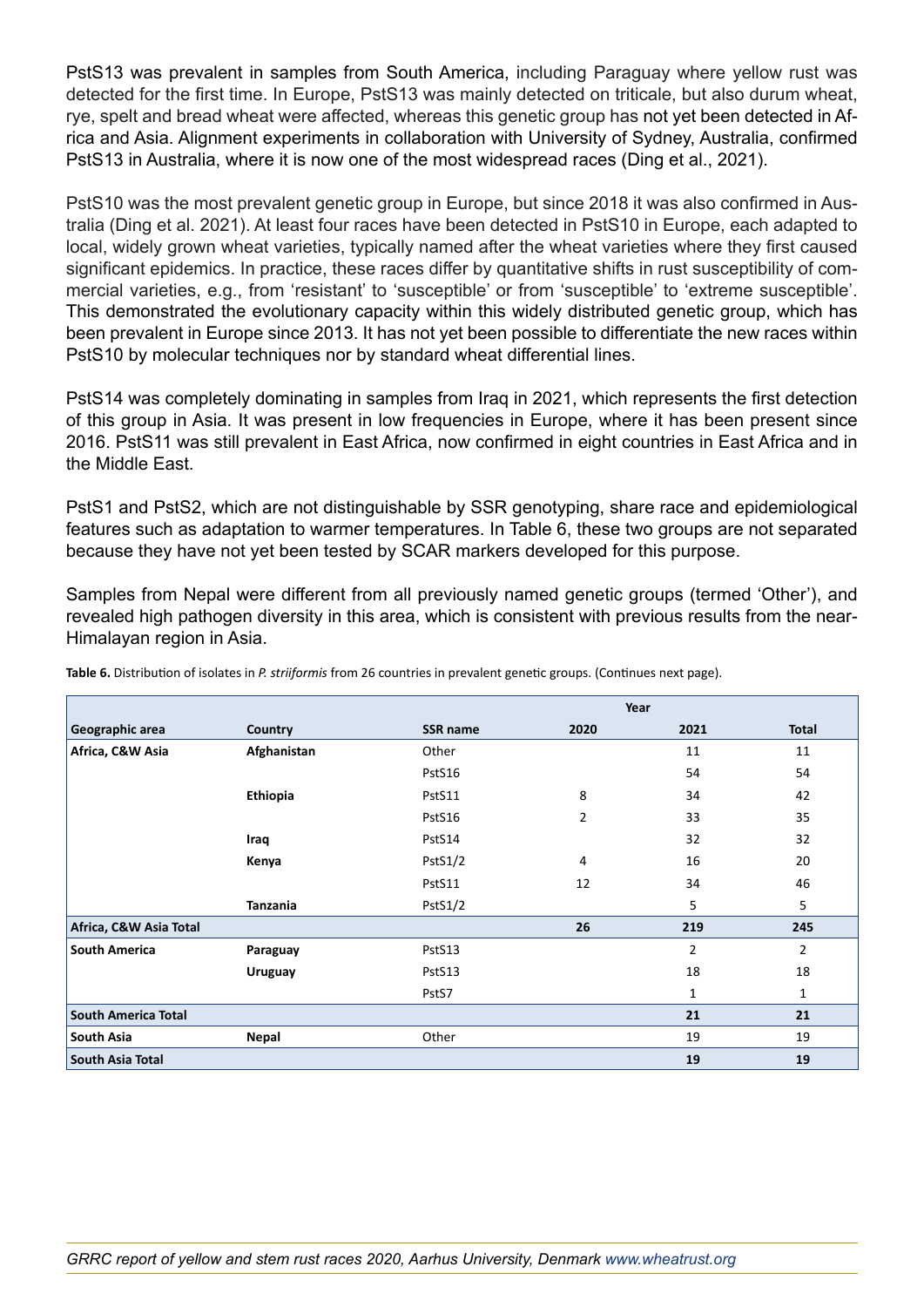**Table 6.** Distribution of isolates in *P. striiformis* from 26 countries in prevalent genetic groups. (Continued).

|                     |                       |          | Year             |                |                |
|---------------------|-----------------------|----------|------------------|----------------|----------------|
| Geographic area     | Country               | SSR name | 2020             | 2021           | <b>Total</b>   |
| <b>Europe</b>       | <b>Belgium</b>        | PstS10   | $10\,$           |                | $10\,$         |
|                     |                       | PstS13   | $\mathbf{1}$     |                | $\mathbf 1$    |
|                     |                       | PstS7    | 1                |                | $\mathbf{1}$   |
|                     | <b>Czech Republic</b> | PstS0    | 1                |                | $\mathbf 1$    |
|                     |                       | PstS10   | $\mathbf 1$      | $10\,$         | 11             |
|                     |                       | PstS13   |                  | $\mathbf{1}$   | $\mathbf{1}$   |
|                     |                       | PstS7    |                  | $\mathbf{1}$   | $\mathbf 1$    |
|                     | <b>Denmark</b>        | Other    |                  | $\overline{2}$ | $\overline{2}$ |
|                     |                       | PstS10   | 64               | 17             | 81             |
|                     |                       | PstS13   | 9                | 3              | 12             |
|                     |                       | PstS15   | 4                |                | $\overline{4}$ |
|                     |                       | PstS7    |                  |                | $\mathbf{1}$   |
|                     |                       |          |                  | 1              |                |
|                     | Estonia               | ME2018*  |                  | 3              | $\overline{3}$ |
|                     | France                | PstS10   | 11               | 6              | 17             |
|                     |                       | PstS15   | $\mathbf{1}$     | $\mathbf 1$    | $\overline{2}$ |
|                     |                       | PstS7    | 1                | 1              | $\overline{2}$ |
|                     | Germany               | PstS10   | $\overline{2}$   | 3              | 5              |
|                     |                       | PstS13   | $\mathbf 1$      | $\overline{2}$ | 3              |
|                     | Hungary               | PstS13   | 1                |                | $\mathbf{1}$   |
|                     |                       | PstS7    | 3                | 1              | $\overline{4}$ |
|                     | Italy                 | PstS10   | 8                | 6              | 14             |
|                     |                       | PstS13   | $\overline{2}$   | 7              | 9              |
|                     |                       | PstS7    |                  | 1              | $\mathbf 1$    |
|                     | Latvia                | ME2018*  | $\mathbf 1$      | $\mathbf 1$    | $\overline{2}$ |
|                     |                       | PstS15   |                  | $\mathbf 1$    | $\mathbf 1$    |
|                     | <b>Netherlands</b>    | PstS10   | $\boldsymbol{7}$ | 4              | 11             |
|                     | Norway                | Other    | $\mathbf{1}$     | 1              | $\overline{2}$ |
|                     |                       | PstS10   | 15               | 25             | 40             |
|                     |                       | PstS13   | $\mathbf 2$      |                | $\overline{2}$ |
|                     |                       | PstS7    | $\mathbf{1}$     | $\mathbf{1}$   | $\overline{2}$ |
|                     | Poland                | Other    |                  | 2              | $\overline{2}$ |
|                     |                       | PstS10   | 1                | $\mathbf 1$    | $\overline{2}$ |
|                     |                       | PstS13   | 5                | 3              | 8              |
|                     |                       |          |                  |                |                |
|                     |                       | PstS7    |                  | $\mathbf 1$    | $\mathbf 1$    |
|                     | Portugal              | PstS10   |                  | $\overline{2}$ | $\overline{2}$ |
|                     | Slovakia              | PstS10   |                  | 1              | $\mathbf 1$    |
|                     |                       | PstS13   |                  | $\mathbf{1}$   | $\mathbf 1$    |
|                     |                       | PstS14   | $\mathbf{1}$     | $\mathbf{1}$   | $\overline{2}$ |
|                     |                       | PstS7    | $\overline{2}$   |                | $\overline{2}$ |
|                     | Spain                 | PstS10   | $17\,$           | 5              | 22             |
|                     |                       | PstS13   | $\boldsymbol{6}$ | 1              | $\overline{7}$ |
|                     |                       | PstS14   |                  | $\mathbf{1}$   | $\mathbf 1$    |
|                     |                       | PstS7    | 3                |                | $\mathsf{3}$   |
|                     | Sweden                | PstS10   | $20\,$           | 25             | 45             |
|                     |                       | PstS13   | 9                | 6              | 15             |
|                     |                       | PstS7    | 1                |                | $\mathbf 1$    |
|                     |                       | PstS8    | 1                |                | $\mathbf 1$    |
|                     | Switzerland           | PstS14   | 1                |                | $\mathbf{1}$   |
|                     | <b>United Kingdom</b> | PstS10   | 9                | 25             | 34             |
|                     |                       | PstS7    | 1                |                | $\mathbf 1$    |
|                     |                       | PstS8    | $\mathbf{1}$     |                | $\mathbf{1}$   |
| <b>Europe Total</b> |                       |          | 226              | 174            | 400            |
| <b>Grand Total</b>  |                       |          | 252              | 435            | 687            |
| * Provisional name  |                       |          |                  |                |                |

*GRRC report of yellow and stem rust races 2021, Aarhus University, Denmark www.wheatrust.org*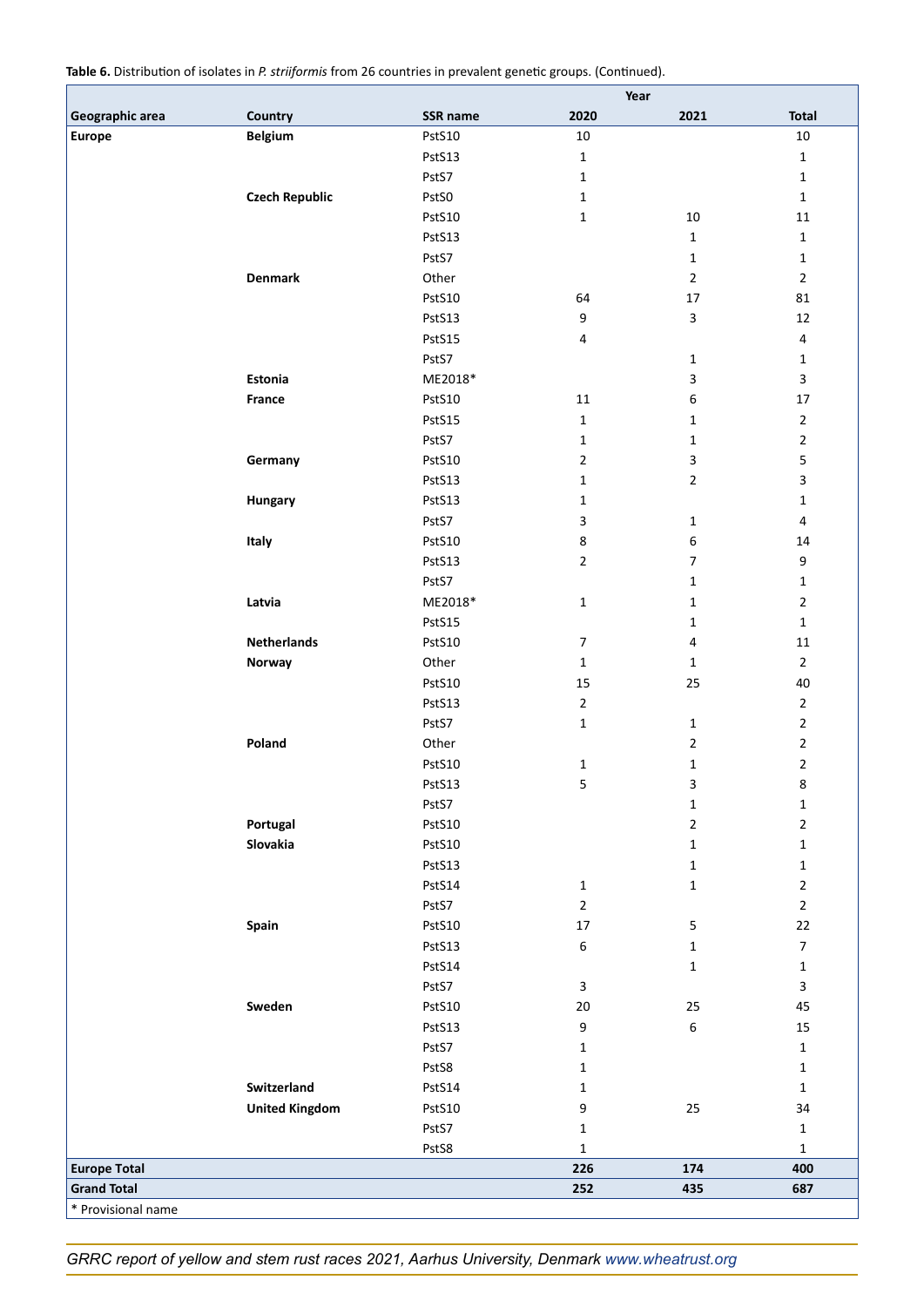**Table 7.** Correspondence between genetic groups and prevalent races of *P. striiformis* sampled from epidemic sites since 2000, Global Rust Reference Center.

|               |                    | Common names of prevalent races and genetic groups in yellow rust - GRRC, March 2022 |                                       |
|---------------|--------------------|--------------------------------------------------------------------------------------|---------------------------------------|
| Genetic group | Race               | Virulence phenotype <sup>b</sup>                                                     | Prevalence in geographical region     |
| PstS0         | <b>Brigadier</b>   | $1, 2, 3, -, -, -, -, 9, -, -, 17, -, 25, -, -, -$ , AvS,-                           | Europe                                |
|               | Brigadier, v4      | 1,2,3,4,-,-,-,9,-,-,17,-,25,-,-,-,AvS,-                                              | Europe                                |
|               | Madrigal_Lynx      | 1,2,3,-,-,6,-,-,9,-,-,17,-,25,-,-,-,AvS,-                                            | Europe                                |
|               | Madrigal_Lynx,v4   | 1,2,3,4,-,6,-,-,9,-,-,17,-,25,-,-,-,AvS,-                                            | Europe                                |
|               | Robigus            | 1,2,3,4,-,-,-,-,9,-,-,17,-,25,-,32,-,AvS,-                                           | Europe                                |
|               | Solstice_Oakley    | 1,2,3,4,-,6,-,-,9,-,-,17,-,25,-,32,-,AvS,-                                           | Europe                                |
|               | Tulsa              | -,-,3,4,-,6,-,-,-,-,-,-,-,-,32,-,AvS,-                                               | Europe                                |
| PstS1         | PstS $1/2^a$       | $-,2,-,-,6,7,8,9,-,-,-,25,-,-,A\nu S,-$                                              | North America, Australia              |
|               | PstS1/2,v1         | 1,2,-,-,-,6,7,8,9,-,-,-,-,25,-,-,-,AvS,-                                             | East Africa                           |
|               | PstS1/2,v1,v27     | 1,2,-,-,-,6,7,8,9,-,-,-,-,25,-,-,-,AvS,-                                             | East Africa                           |
| PstS2         | PstS1/2            | -,2,-,-,-,6,7,8,9,-,-,-,-,25,-,-,-,AvS,-                                             | East Africa, West Asia, South Asia    |
|               | PstS1/2,v1         | 1,2,-,-,-,6,7,8,9,-,-,-,-,25,-,-,-,AvS,-                                             | East Africa                           |
|               | PstS1/2,v3         | $-2,3,-,-6,7,8,9,-,-,-25,-,-,Av$                                                     | East Africa                           |
|               | PstS1/2,v27        | -,2,-,-,-,6,7,8,9,-,-,-,-,25,27,-,-,AvS,-                                            | East Africa, West Asia, North Africa  |
|               | PstS1/2,v1,v27     | 1,2,-,-,-,6,7,8,9,-,-,-,-,25,27,-,-,AvS,-                                            | East Africa, West Asia                |
|               | PstS1/2,v3,v27     | -,2,3,-,-,6,7,8,9,-,-,-,-,25,27,-,-,AvS,-                                            | East Africa                           |
|               | PstS1/2,v10        | -,2,-,-,-,6,7,8,9,10,-,-,24,25,-,-,-,AvS,-                                           | East Africa, West Asia                |
|               | PstS1/2,v10,v27    | -,2,-,-,-,6,7,8,9,10,-,-,24,25,27,-,-,AvS,-                                          | West Asia                             |
|               | PstS1/2,v3,v10,v27 | -,2,3,-,-,6,7,8,9,10,-,-,24,25,27,-,-,AvS,-                                          | East Africa                           |
| PstS3         | PstS3              | $-(2), -,-, 6, 7, 8, -,-, -,-, 25, -,-, A\nu S, -$                                   | Europe, Asia                          |
|               | PstS3,v1           | 1, (2), -, -, -, 6, 7, 8, -, -, -, -, -, 25, -, -, -, AvS, -                         | Asia                                  |
| PstS4         | Triticale2006      | $-2, -2, -7, -6, 7, 8, -10, -7, 24, -7, -7, -7$                                      | Europe                                |
| PstS5         | PstS5              | 1,2,3,4,-,6,-,-,9,-,-,-,-,25,-,32,-,AvS,Amb                                          | Central Asia                          |
|               | PstS5,v17          | 1,2,3,4,-,6,-,-,9,-,-,17,-,25,-,32,-,AvS,Amb                                         | Central Asia, South Asia              |
| PstS6         | PstS6              | 1,2,-,-,-,6,7,-,9,-,-,17,-,-,27,-,-,AvS,-                                            | East Africa, Central Asia, South Asia |
| PstS7         | Warrior            | 1,2,3,4,-,6,7,-,9,-,-,17,-,25,-,32,Sp,AvS,Amb                                        | Europe, North Africa                  |
| PstS8         | Kranich            | 1,2,3,-,-,6,7,8,9,-,-,17,-,25,-,32,-,AvS,Amb                                         | Europe                                |
| PstS9         | PstS9              | 1,2,3,4,-,6,-,-,9,-,-,-,-,25,27,32,-,AvS,Amb                                         | Central Asia, South Asia              |
|               | PstS9,v17          | 1,2,3,4,-,6,-,-,9,-,-,17,-,25,27,32,-,AvS,Amb                                        | Central Asia                          |
| PstS10        | Warrior(-)         | 1,2,3,4,-,6,7,-,9,-,-,17,-,25,-,32,Sp,AvS,-                                          | Europe, North Africa                  |
|               | Kalmar             | 1,2,3,4,-,6,7,-,9,-,-,17,-,25,-,32,Sp,AvS,-                                          | Europe                                |
|               | Benchmark          | 1,2,3,4,-,6,7,-,9,-,-,17,-,25,-,32,Sp,AvS,-                                          | Europe                                |
|               | Amboise            | 1,2,3,4,-,6,7,-,9,-,-,17,-,25,-,32,Sp,AvS,-                                          | Europe                                |
| PstS11        | PstS11             | $-,2,-, (4),-,6,7,8,-,-,17,-,-,27,32,-,AvS,-$                                        | Central and West Asia, East Africa    |
| PstS12        | Hereford           | -,2,3,-,-,6,7,8,-,-,-,17,-,25,-,32,-,AvS,-                                           | Europe                                |
| PstS13        | Triticale2015      | $-2, -7, -7, 6, 7, 8, 9, -7, -7, -7, -7, -7, Av$                                     | Europe, South America, West Asia      |
|               | Triticale2015,v10  | -,2,-,-,-,6,7,8,9,10,-,-,24,-,-,-,-,AvS,-                                            | Europe                                |
| PstS14        | PstS14             | -,2,3,-,-,6,7,8,9,-,-,17,-,25,-,32,(Sp),AvS,-                                        | Europe, North Africa, West Asia       |
| PstS15        | PstS15             | 1,2,3,-,-,6,7,-,9,-,-,17,-,25,-,32,-,AvS,Amb                                         | Europe                                |

a) PstS1 and PstS2 not distinguishable by race and SSR (but SCAR). b) Figures and symbols designate virulence and avirulence (-) corresponding to yellow rust resistance genes: Yr1, Yr2, Yr3, Yr4, Yr5, Yr6, Yr7, Yr8, Yr9, Yr10, Yr15, Yr17, Yr24, Yr25, Yr27, Yr32, and the resistance specificity of Spalding Prolific (Sp), Avocet S (AvS) and Ambition (Amb), respectively. Kalmar, Benchmark and Amboise are races in PstS10, which can only be distinguished by these varieties.

## **Submission and preparation of samples**

Samples of rust infected wheat are submitted according to an import permit issued by GRRC valid for one country and one year in compliance with the Nagoya Protocol about control, access and utiliza-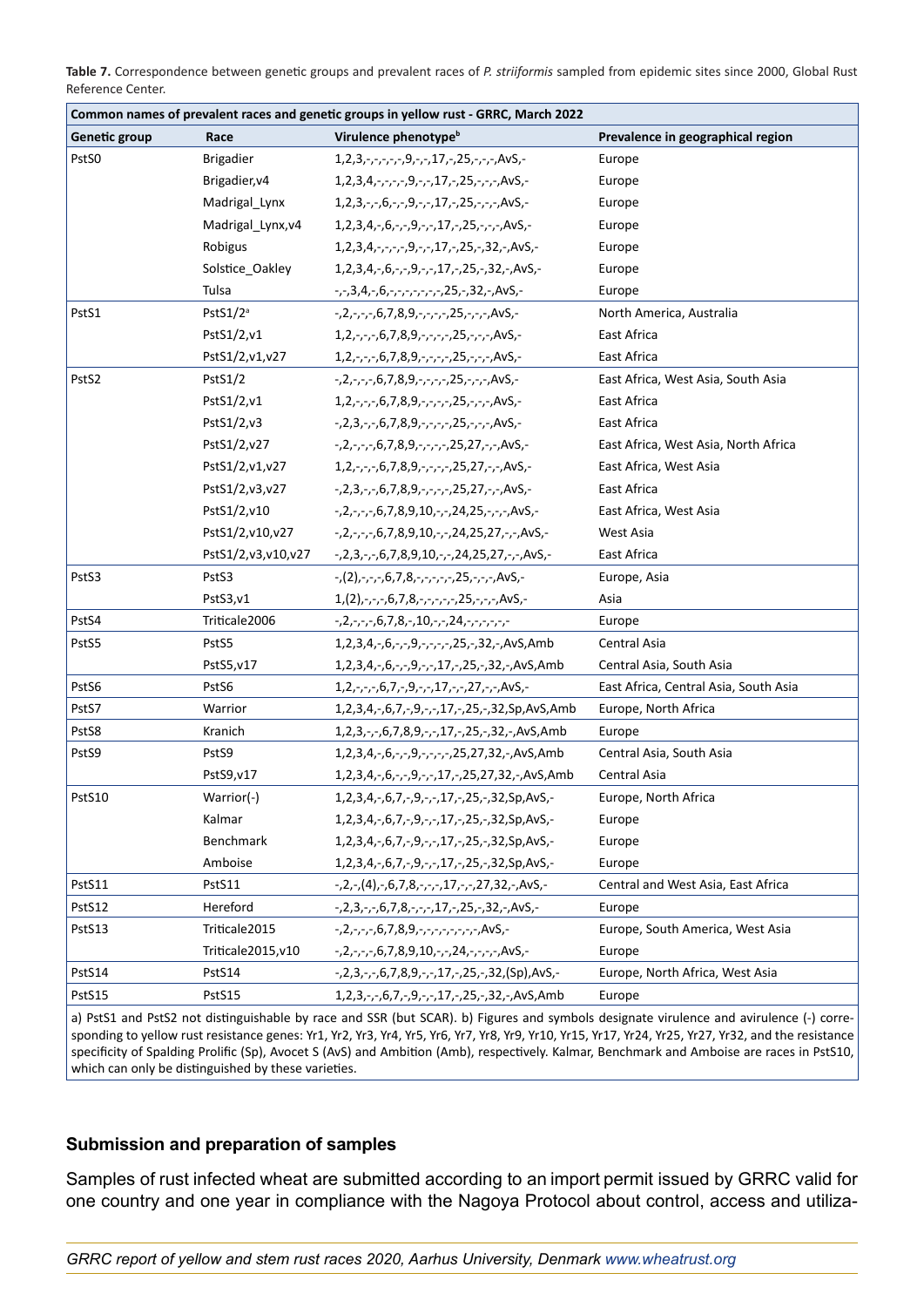tion of genetic resources. The details of sampling preparation are available at [http://wheatrust.org/sub](http://wheatrust.org/submission-of-isolates/)[mission-of-isolates/;](http://wheatrust.org/submission-of-isolates/) a video demonstrates the ideal sampling procedures. Bilateral agreement with private/public enterprises is also possible. Since 2011, GRRC has accepted samples of both yellow rust, leaf rust and stem rust.

Several cycles of spore multiplication were generally made to obtain sufficient amount of spores for storage and race analyses. In case of signs of multiple genotypes/races within a sample, these were generally sub-cultured for purification according to standard GRRC procedures (Hovmøller et al. 2017), open-access for [downloads](http://agro.au.dk/fileadmin/Race_Typing_of_Puccinia_striiformis_on_wheat.pdf) for non-commercial and educational purposes. The SSR genotyping of isolates based on DNA extraction from infected leaves (single lesions) was highly successful for appropriate discrimination of genetic groups, following the procedures of [Thach et al. 2016](http://www.sciencedirect.com/science/article/pii/S1087184515300621?via%3Dihub).

## **Supporting litterature**

- Ali et al., 2017. Yellow Rust Epidemics Worldwide Were Caused by Pathogen Races from Divergent Genetic Lineages. *[Frontiers in Plant Science](https://www.frontiersin.org/articles/10.3389/fpls.2017.01057/full)*, Vol. 8, 1057, 06.2017.
- Ding Y et al. 2021. Incursions of divergent genotypes, evolution of virulence and host jumps shape a continental clonal population of the stripe rust pathogen Puccinia striiformis. [Molecular Ecology,](https://pubmed.ncbi.nlm.nih.gov/34543497/)  [20.09.2021](https://pubmed.ncbi.nlm.nih.gov/34543497/).
- Hovmøller et al. 2017: Race Typing of *Puccinia striiformis* on Wheat. In: *Wheat Rust Diseases: Methods and Protocols*, ed. S. Periyannan. Springer, p. 29-40. [Downloading](http://agro.au.dk/fileadmin/Race_Typing_of_Puccinia_striiformis_on_wheat.pdf) accepted for non-commercial and educational purposes.
- Fernández-Gamarra MA, P. Chávez, L. Cardozo Téllez, R. Scholz, N. Bobadilla, M. J. Vargas, L. N. Talavera Stefani, G. A. Enciso-Maldonado, T. Thach, M. S. Hovmøller and M. M. Kohli 2022: First report of stripe rust (*Puccinia striiformis* f.sp. *tritici*) in wheat (*Triticum aestivum*) in Paraguay. Plant Disease (*accepted for publication April 2022*).
- Patpour M., M. S. Hovmøller, J. Rodriguez-Algaba, B. Randazzo, D. Villegas, V. P. Shamanin, A. Berlin, K. Flath, P. Czembor, A. Hanzalova, S. Sliková, E. S. Skolotneva, Y. Jin, L. Szabo, K.J.G. Meyer, R. Valade,T. Thach, J. G. Hansen, A. F. Justesen (2022). Wheat stem rust back in Europe: Diversity, prevalence and impact on host resistance. Frontiers in Plant Science (accepted for publication May 2022)
- Szabo, L., Olivera Firpo, P.D., Wanyera, R., Visser, B., and Jin, Y. 2022. Development of a diagnostic assay for differentiation between genetic groups in clades I, II, III and IV of *Puccinia graminis* f. sp. tritici. Plant Disease (*in press*).

## **Acknowledgements**

Submission of samples of rust infected plant material in 2021 was facilitated by a large number of collaborators from multiple organisations and countries (Table 8). Sampling in Africa was coordinated by Dave Hodson (CIMMYT); sampling in EC-VCU network trials was coordinated by Valérie Cadot (Geves), France. Samples for alignment of methodologies and results between European rust diagnostic laboratories were kindly privided by collaborators from NIAB (UK), INRAE (France), JKI (Germany) and IHAR (Poland). Additional sampling from several areas was based on bilateral agreements, e.g., Jordbruksverket, Sweden (Gunilla Berg), and Norwegian University of Life Sciences, Norway (Morten Lillemo). Les Szabo, CDL Minnesota, USDA, provided reference DNA samples of previously defined genetic groups of wheat stem rust based on SNP analyses. Handling and recovery of incoming samples and inoculations by Ellen Jørgensen, production of healthy plants by Jakob Sørensen, and DNA/PCR work by Janne Holm Hansen is greatly acknowledged. The activities were funded by a variety of organisations and research councils: Race typing and genotyping of international (non-European) samples were facilitated by Melinda & Bill Gates Foundation and the UK Department for International Development (DFID). Analyses of European samples was supported by European Union's Horizon 2020 research and innovation programme under grant agreement No 773311 (RustWatch), Jordbruksverket, Sweden, and the Research Council of Norway (Hveterust).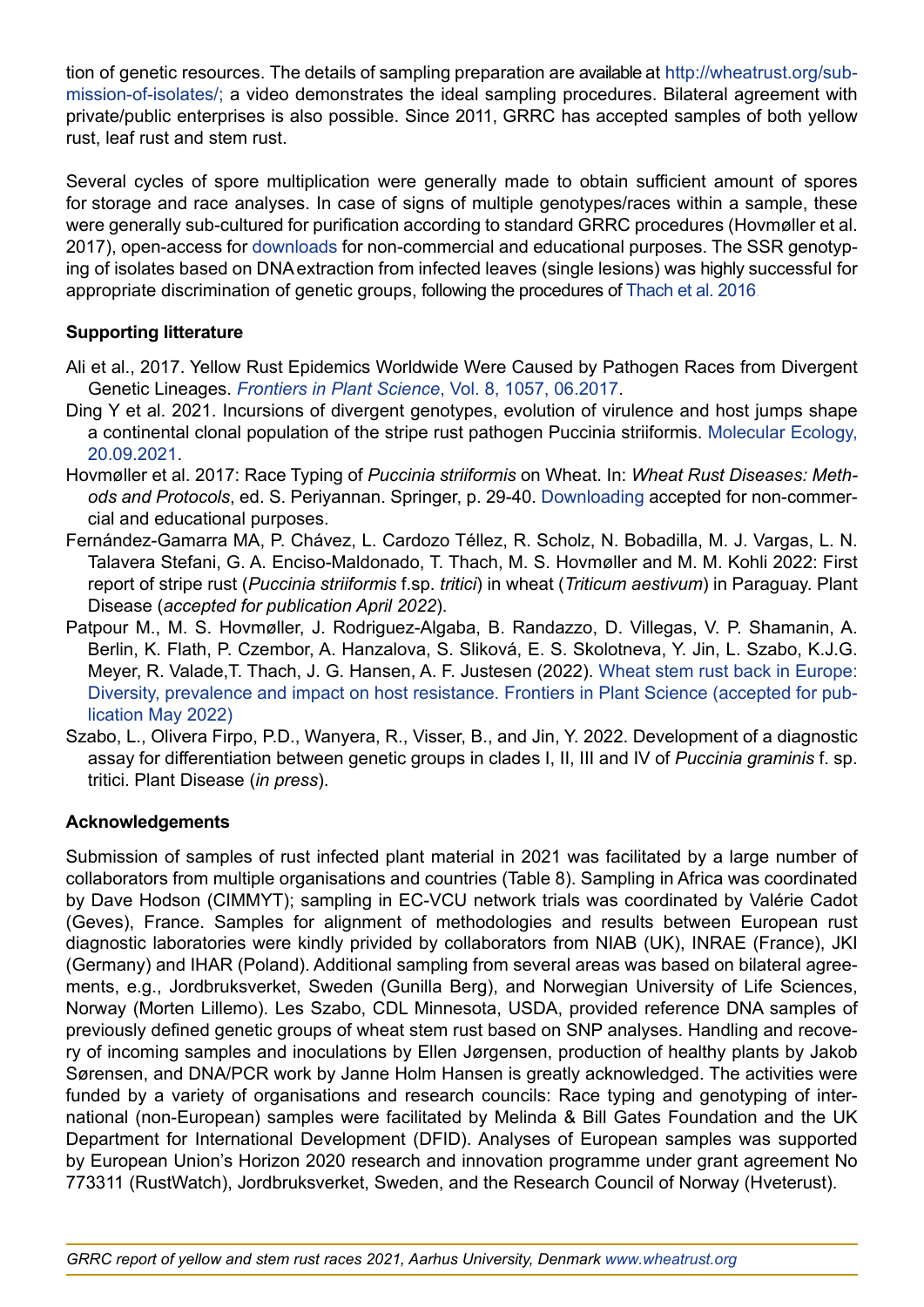**Table 8.** People submitting samples of rust infected leaves/stems of cereals 2021 (Continues next page).

|                                | Country         | <b>Collector</b>                      | <b>Yellow</b> | <b>Stem</b> |        | Country               | <b>Collector</b>              | Yellow | <b>Stem</b> |
|--------------------------------|-----------------|---------------------------------------|---------------|-------------|--------|-----------------------|-------------------------------|--------|-------------|
|                                | Afghanistan     | Abdul Bari                            | rust          | rust        |        | Austria               | Michael Oberforster           | rust   | rust        |
|                                |                 | Ahmadi Nabizada                       | x<br>x        |             |        |                       | Monika Opalo                  |        | x<br>x      |
|                                |                 | Baryalai Malekzada                    | x             |             |        | <b>Belgium</b>        | Pierre Hellin                 |        | x           |
|                                |                 | G. Ghanizada                          | x             |             |        | <b>Czech Republic</b> | Alena Hanzalová               |        | x           |
|                                |                 | Saifudin Safi                         | x             |             |        | <b>Denmark</b>        | Anne Ladegaard                | x      |             |
|                                |                 | Shakib Ataee                          | x             |             |        |                       | Ellen Jørgensen               | x      |             |
|                                |                 | Shamsullhaq                           | x             |             |        |                       | Finn Borum                    | x      |             |
|                                |                 | Mirwais Amirzai                       | x             |             |        |                       | Lise Nistrup Jørgensen        | x      | x           |
|                                | <b>Ethiopia</b> | Anduamlak A                           | x             |             |        |                       | Martin Clausen                | x      |             |
|                                |                 | Asela Kesho                           | x             |             |        |                       | Ole Harild                    | x      |             |
|                                |                 | Ayele Badebo                          | x             |             |        |                       | Peter Spies                   |        | x           |
|                                |                 | <b>Belachew Bekele</b>                | x             |             |        |                       | Rikke B. Heinfelt             | x      |             |
|                                |                 | Dagne Abu                             | x             |             |        |                       | <b>Susanne Sindberg</b>       | x      | x           |
|                                |                 | Dereje Amare                          | x             |             |        | <b>Estonia</b>        | Max Kurg                      | x      |             |
|                                |                 | Getahun T                             | x             |             |        | <b>France</b>         | Alexandre Klein               |        | x           |
|                                |                 | Girma Abebe                           | x             |             |        |                       | Anne-Lise Boixel              |        | x           |
|                                |                 | Girma Teshome                         | x             |             |        |                       | Auberi Avalle                 |        | x           |
|                                |                 | Jemal T                               | x             |             |        |                       | Audrey Remont-warin           |        | x           |
|                                |                 | Kabna Asefa                           | x             |             |        |                       | Cédric Picard                 |        | x           |
|                                |                 | Kitessa G                             | x             |             |        |                       | Christophe Jeudi              |        | x           |
|                                |                 | <b>Mequanint Andualem</b>             | x             |             |        |                       | Christophe Michelet           |        | x           |
|                                |                 | Solomon B                             | x             | x           |        |                       | Clément Dusserre              |        | x           |
|                                |                 | Tamene                                | x             |             |        |                       | Corentin Picard               |        | x           |
|                                |                 | Tamirat N                             | x             | x           |        |                       | Courbet                       |        | x           |
| Africa, Asia and South America |                 | Tekilu                                | x             |             |        |                       | Damien Coulon                 |        | x           |
|                                |                 | Tilahun Bayisa                        | x             |             |        |                       | <b>Emmanuel Heumez</b>        |        | x           |
|                                |                 | Tsegaab Tesfaye                       | x             |             | Europe |                       | <b>Fanny Savaete</b>          |        | x           |
|                                |                 | Yared Tesfaye                         | x             |             |        |                       | Franck Gaudichau              |        | x           |
|                                |                 | Yitagesu Tadesse                      | x             |             |        |                       | Jean-Charles Talbourdet       |        | x           |
|                                |                 | Yoseph Alemayehu                      | x             |             |        |                       | Jean-Philippe Maigniel        | x      |             |
|                                |                 | Zerihun Eshetu                        | x             |             |        |                       | Jérôme Enjalbert              |        | x           |
|                                |                 | Zerihun Tadesse                       | x             |             |        |                       | Joelle Daucourt               |        | x           |
|                                | Iraq            | Dheyaa Mohsin Ali                     | x             |             |        |                       | Lefevre                       |        | x           |
|                                |                 | Emad Al-Maaroof                       | x             |             |        |                       | Marine Henry                  |        | x           |
|                                |                 | Sarkawt Salih                         | x             |             |        |                       | Pascal Girardeau              |        | x           |
|                                |                 | Nabaz Rashid                          | x             |             |        |                       | Romain Bandini                |        | x           |
|                                | Kenya           | Zennah Kosgey                         | x             | x           |        |                       | Romain Valade                 |        | x           |
|                                | <b>Tanzania</b> | Salome Munissi                        | x             | x           |        |                       | Sabine Snyder                 |        | x           |
|                                | <b>Tunisia</b>  | Amor Yahyaoui                         |               | x           |        |                       | Sandrine Longuet              |        | x           |
|                                |                 | Sarrah Ben M'Barek                    |               | x           |        |                       | Solène Barrais                | x      |             |
|                                |                 | Wided Abdedeyam                       |               | X           |        |                       | Stéphane Porrez               |        | x           |
|                                | Paraguay        | Marta Fernandez                       | x             |             |        |                       | Sylvain Chombart              |        | x           |
|                                | <b>Uruguay</b>  | R. García                             | x             |             |        |                       | Sylvain Gaubrie               |        | x           |
|                                |                 | Venancio Riella                       | x             |             |        |                       | Thierry Demarquet             |        | x           |
|                                |                 | F. Pereira                            | x             |             |        |                       | Valerie Dufayet               |        | x           |
|                                | <b>Nepal</b>    | Basistha Acharya                      | x             |             |        | Germany               | Andreas Jacobi                |        | x           |
|                                |                 | Bhajuman Maharjan                     | x             |             |        |                       | Bärbel Liebherr               | x      |             |
|                                |                 | Dhurba Thapa                          | x             |             |        |                       | Claudia Meyer                 |        | x           |
|                                |                 | Khem Pant                             | x             |             |        |                       | Kathlen Spät                  |        | x           |
|                                |                 | Laxman Aryal                          | x             |             |        |                       | Monika Spiler                 |        | x           |
|                                |                 | Prem Bahadur Magar<br>Sunita Adhikari | x<br>x        |             |        |                       | S. Hagen<br>Thomas Zschaeckel | x<br>x |             |
|                                |                 | Suraj Baidya                          | x             |             |        |                       | Uta Liesenberg                | x      | x           |
|                                |                 |                                       |               |             |        |                       |                               |        |             |